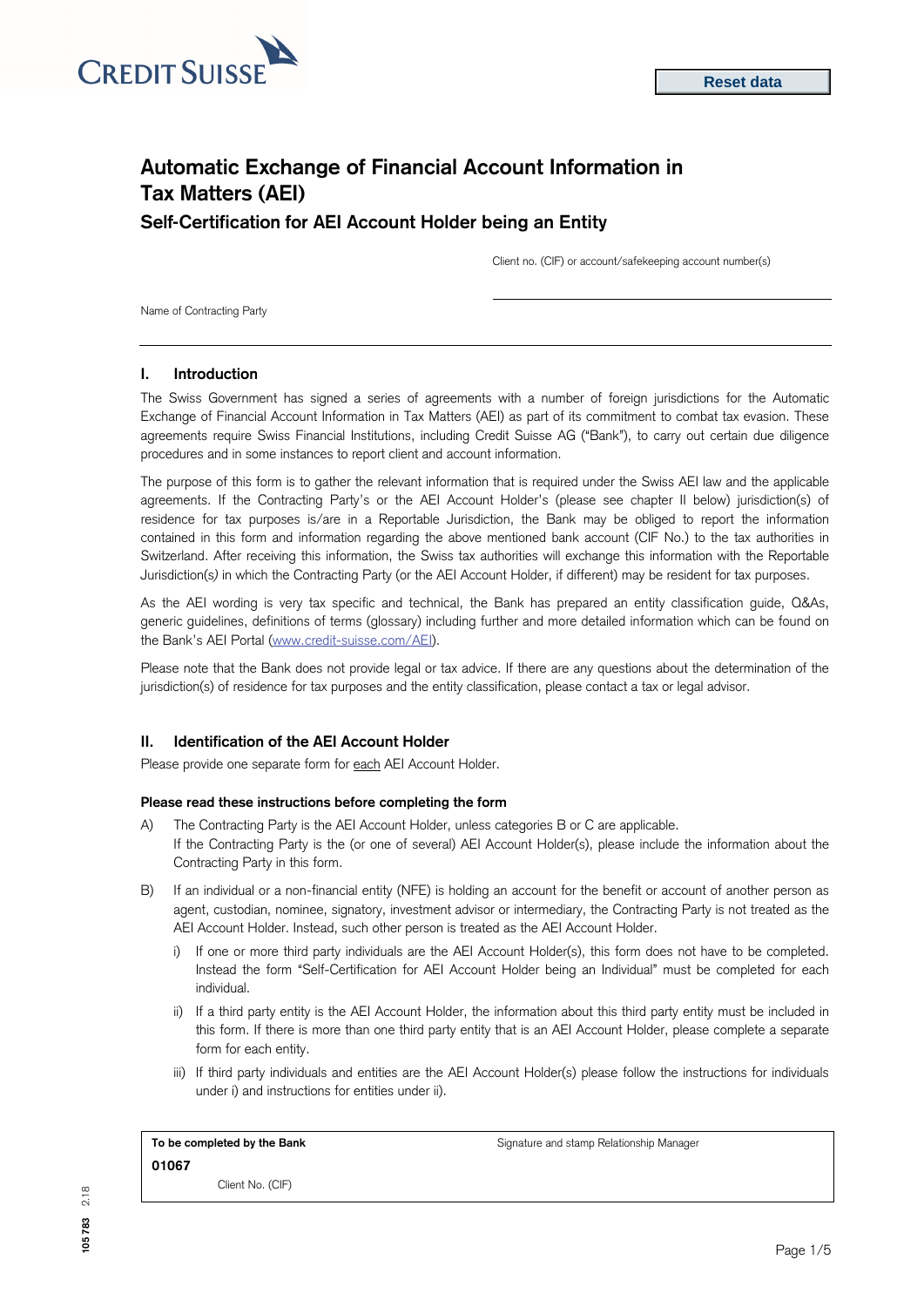C) If the Contracting Party is holding the account as a trustee on behalf of a trust, the trust is treated as the AEI Account Holder and therefore the information about the trust must be included in this form. If there are multiple trusts that are AEI Account Holders, please complete a separate form for each trust.

## **III. Entity Details of the AEI Account Holder (may be identical to the Contracting Party)**

Name of Entity

Residence Address / Street/No.

Zip code Town/City

Country (no abbreviation)

## **IV. Entity Classification**

Please read the Entity Classification Guide (ECG) and if needed the Glossary for assistance with completing this form. Both documents can be found on the Bank's AEI Portal [\(www.credit-suisse.com/AEI\).](http://www.credit-suisse.com/AEI) The categories below correspond to the Classification according to ECG.

Please provide the AEI Account Holder Entity classification by ticking the appropriate box:

#### **(a) Professionally Managed Investment Entity (PMIE)**

If the PMIE is resident in a Non-Participating Jurisdiction, it will be treated as a Passive NFE. Please indicate the Controlling *Persons* (see definition on the Self-Certification form "Self-Certification for Controlling Persons") in the separate form "Self-Certification for Controlling Persons" for each Controlling Person.

If the PMIE is resident in a Participating Jurisdiction, no other form than this has to be completed. Please note that when you have classified your Entity as a PMIE, the PMIE might have own reporting duties under AEI. Therefore please check with your own tax or legal advisor.

#### **(b) Financial Institution other than a PMIE**

This category includes Custodial Institutions, Depository Institutions, Managing Investment Entities, and Specified Insurance Companies.

## **(c) Active NFE – Publicly traded Non-Financial Corporation or a Non-Financial Corporation which is a Related Entity of a Publicly Traded Corporation**

Please provide the name of the established securities market on which the corporation is regularly traded:

If the AEI Account Holder is a Related Entity of a publicly traded corporation, please provide the name of the publicly traded corporation:

#### **(d) Active NFE – Governmental Entity or Central Bank**

## **(e) Active NFE – International Organization**

**To be completed by the Bank** Client No. (CIF)

**105 783** 2.18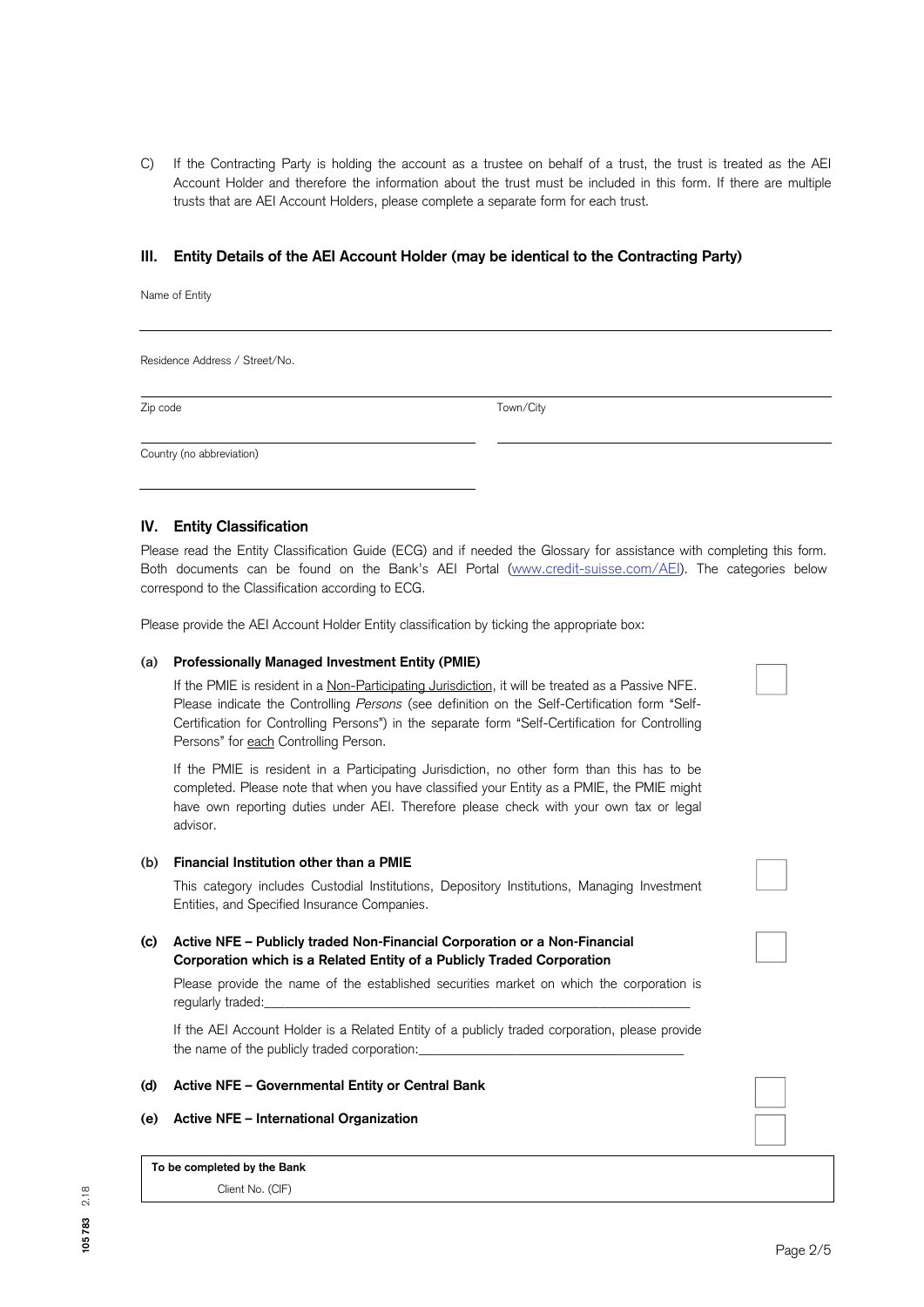## **(f) Active NFE – other**

This category includes:

- Active NFEs by reason of income and assets (less than 50% of the NFE's gross income for the preceding calendar year or other appropriate reporting period is passive income and less than 50% of the NFE's assets during such period are assets that produce or are held for the production of passive income;
- Non-profit organizations (NFEs that are inter alia only established and operated for religious, charitable, scientific, artistic, cultural, athletic, or educational purposes and are exempt from income tax in their jurisdiction of residence
- Holding NFEs that are members of a nonfinancial group
- Treasury centers that are members of a nonfinancial group
- Start-up NFEs
- NFEs that are in liquidation or emerging from bankruptcy
- Entities wholly owned by a Governmental Entity, International Organization, or Central Bank
- Related Entities (that are not corporations) of a publicly traded corporation

#### **(g) Passive NFE**

Please indicate the Controlling Persons (see definition on the Self-Certification form "Self-Certification for Controlling Persons") in the separate form "Self-Certification for Controlling Persons" for each Controlling Person.

## **V. Tax Residence of the AEI Account Holder**

Please insert below **all** jurisdiction(s) of residence for tax purposes.

Generally, an entity is resident for tax purposes in a jurisdiction if, under the laws of that jurisdiction (including tax conventions, e.g. double tax agreements), it pays or should be paying taxes therein by reason of its incorporation, place of effective management, or any other criterion of a similar nature, and not only from sources in that jurisdiction.

Please note that the following special rules apply under AEI:

- For fiscally transparent entities (e.g. certain partnerships), the place of effective management and control determines their residence for AEI purposes;
- For branches, the jurisdiction of residence for tax purposes of the headquarter entity determines their residence for AEI purposes; and
- For trusts, the residence(s) of the trustee(s) typically determine(s) their residence for AEI purposes.

Further you may be required to provide additional information to evidence the declaration made.

For additional information on tax residence, please contact a tax or legal adviser and visit the Bank's AEI Portal [\(www.credit-suisse.com/AEI\).](http://www.credit-suisse.com/AEI) 

## **Jurisdiction 1:**

**Jurisdiction(s) of Residence for Tax Purposes Taxpayer Identification Number (TIN)<sup>1</sup>** (no abbreviations) (or equivalent Identification Number)



| To be completed by the Bank |  |
|-----------------------------|--|
| Client No. (CIF)            |  |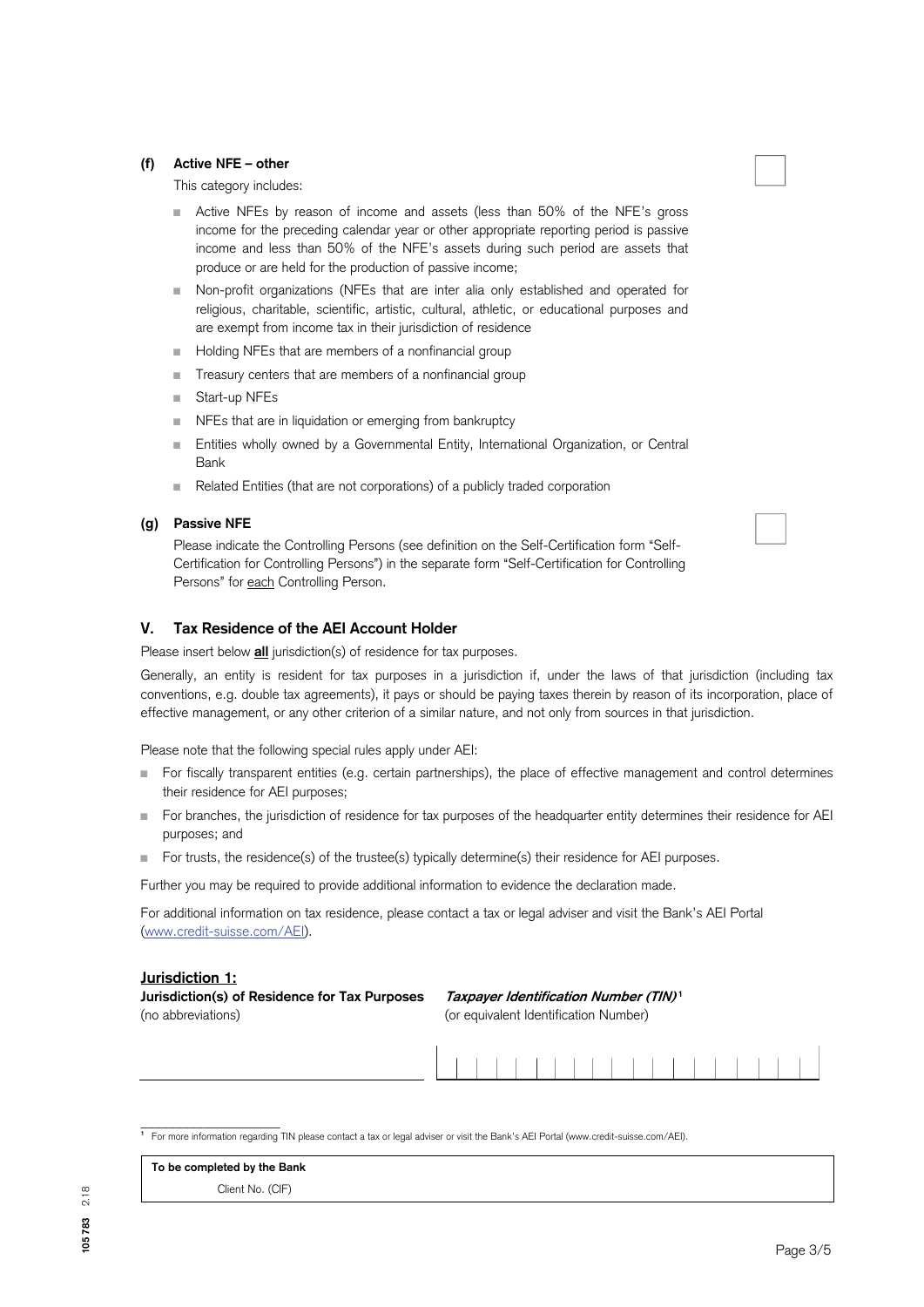|                                                                                                                                                                                      | If the TIN is unavailable, please tick the box with the appropriate reason (only one box can be ticked):                                                                              |                                                                                            |  |  |  |  |  |  |  |  |
|--------------------------------------------------------------------------------------------------------------------------------------------------------------------------------------|---------------------------------------------------------------------------------------------------------------------------------------------------------------------------------------|--------------------------------------------------------------------------------------------|--|--|--|--|--|--|--|--|
| Reason A:                                                                                                                                                                            | The relevant jurisdiction is Switzerland (Note: If you tick this box, please make sure that you also have<br>entered above your jurisdiction of residence for tax purposes)           |                                                                                            |  |  |  |  |  |  |  |  |
| Reason B:                                                                                                                                                                            | The jurisdiction where the AEI Account Holder is liable to pay tax does not issue TINs (or an equivalent<br>identification number) to its residents <sup>2</sup>                      |                                                                                            |  |  |  |  |  |  |  |  |
|                                                                                                                                                                                      | <b>Reason C:</b> The TIN is not available at the moment but will be provided as soon as possible.                                                                                     |                                                                                            |  |  |  |  |  |  |  |  |
| Jurisdiction 2:<br>(no abbreviations)                                                                                                                                                | Jurisdiction(s) of Residence for Tax Purposes                                                                                                                                         | Taxpayer Identification Number (TIN) <sup>1</sup><br>(or equivalent Identification Number) |  |  |  |  |  |  |  |  |
|                                                                                                                                                                                      |                                                                                                                                                                                       |                                                                                            |  |  |  |  |  |  |  |  |
|                                                                                                                                                                                      | If the TIN is unavailable, please tick the box with the appropriate reason (only one box can be ticked):                                                                              |                                                                                            |  |  |  |  |  |  |  |  |
|                                                                                                                                                                                      | Reason A: The relevant jurisdiction is Switzerland (Note: If you tick this box, please make sure that you also have<br>entered above your jurisdiction of residence for tax purposes) |                                                                                            |  |  |  |  |  |  |  |  |
| Reason B:                                                                                                                                                                            | The jurisdiction where the AEI Account Holder is liable to pay tax does not issue TINs (or an equivalent<br>identification number) to its residents <sup>2</sup>                      |                                                                                            |  |  |  |  |  |  |  |  |
|                                                                                                                                                                                      | <b>Reason C:</b> The TIN is not available at the moment but will be provided as soon as possible.                                                                                     |                                                                                            |  |  |  |  |  |  |  |  |
| Jurisdiction 3:<br>Jurisdiction(s) of Residence for Tax Purposes<br>Taxpayer Identification Number (TIN) <sup>1</sup><br>(no abbreviations)<br>(or equivalent Identification Number) |                                                                                                                                                                                       |                                                                                            |  |  |  |  |  |  |  |  |
|                                                                                                                                                                                      |                                                                                                                                                                                       |                                                                                            |  |  |  |  |  |  |  |  |
|                                                                                                                                                                                      | If the TIN is unavailable, please tick the box with the appropriate reason (only one box can be ticked):                                                                              |                                                                                            |  |  |  |  |  |  |  |  |
| Reason A:                                                                                                                                                                            | The relevant jurisdiction is Switzerland (Note: If you tick this box, please make sure that you also have<br>entered above your jurisdiction of residence for tax purposes)           |                                                                                            |  |  |  |  |  |  |  |  |
| Reason B: The jurisdiction where the AEI Account Holder is liable to pay tax does not issue TINs (or an equivalent<br>identification number) to its residents <sup>2</sup>           |                                                                                                                                                                                       |                                                                                            |  |  |  |  |  |  |  |  |
| <b>Reason C:</b> The TIN is not available at the moment but will be provided as soon as possible.                                                                                    |                                                                                                                                                                                       |                                                                                            |  |  |  |  |  |  |  |  |
| Please use an additional form if the above mentioned AEI Account Holder is tax resident in more than three<br>jurisdictions.                                                         |                                                                                                                                                                                       |                                                                                            |  |  |  |  |  |  |  |  |
| VI.                                                                                                                                                                                  | <b>Acknowledgment and Certification</b>                                                                                                                                               |                                                                                            |  |  |  |  |  |  |  |  |
| The Contracting Party confirms that all statements made in this form are to the best of its knowledge and belief,<br>1.<br>correct and complete.                                     |                                                                                                                                                                                       |                                                                                            |  |  |  |  |  |  |  |  |

## **To be completed by the Bank**

Client No. (CIF)

\_\_\_\_\_\_\_\_\_\_\_\_\_\_\_\_\_\_ **1** For more information regarding TIN please contact a tax or legal adviser or visit the Bank's AEI Portal (www.credit-suisse.com/AEI).

**<sup>2</sup>** The Reason B also covers cases where the jurisdiction in which the AEI Account Holder is liable to pay tax does not issue TINs to some types of its residents (e.g. partnerships).